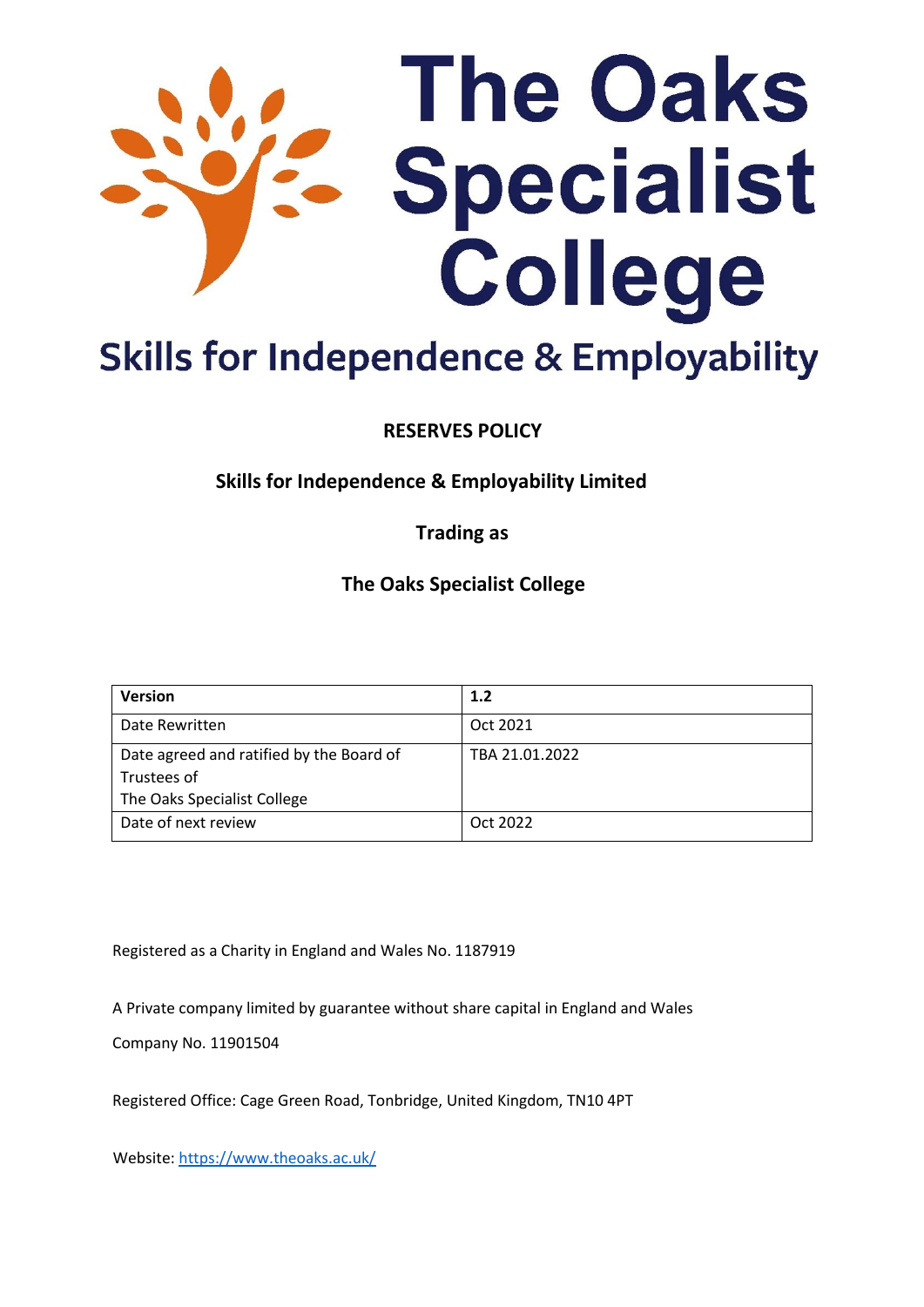# Table of Contents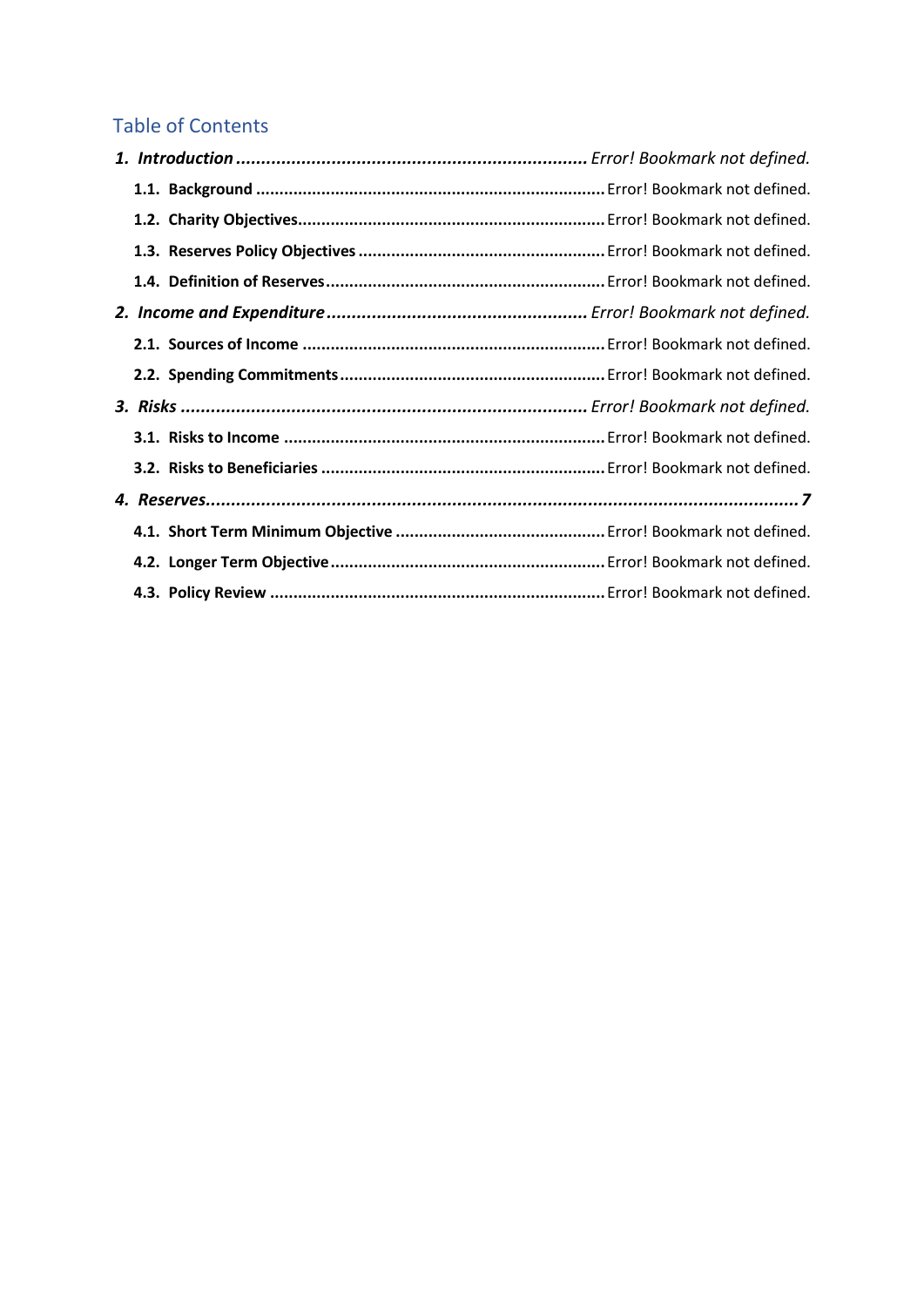# **1. Introduction**

#### **1.1 Background**

The Oaks Specialist College is a college provision for 18 to 25 year olds with learning difficulties in West Kent and surrounding areas. Our offer is built upon knowing our learners and tailoring our programmes of study and learning opportunities to meet each learner's individual needs – providing high aspiration and challenge, underpinned by appropriate, targeted support and interventions.

We work closely with a range of employers and other organisations to ensure that the skills, knowledge and understanding gained in college are applied in the "real world" so that every learner makes clear progress and develops into a young person who is respected and valued in their community and is confident and able to contribute fully.

On leaving The Oaks, we intend that our young people will gain employment, further training or meaningful volunteering roles and be able to live their life more independently – with less dependency on others as they continue to develop, mature and thrive.

#### **1.2 Charity Objectives**

The Oaks Specialist College is a UK registered charity. The objectives of the charity are to act as a resource for young people between ages 16 and 25 with learning difficulties and disabilities, and/or special educational needs & disabilities, living in the Southeast of England, by providing advice and assistance, and organising programmes of physical, educational and other activities, as a means of:

- a) advancing in life and helping young people by developing their skills, capacities and capabilities to enable them to participate in society as independent, mature and responsible individuals;
- b) advancing education;
- c) relieving unemployment;
- d) providing recreational and leisure time activity in the interests of social welfare for people living in the area of benefit, who have need by reason of their youth, age, infirmity or disability, poverty or social and economic circumstances with a view to improving the conditions of life of such persons

#### **1.3 Reserves Policy Objectives**

The Trustees establish this Reserves Policy so that they can comply with their legal duties to act in the interests of the charity and its beneficiaries, protect and safeguard the assets of the charity, act with reasonable care and skill, and ensure the charity is accountable.

This Reserve Policy will:

- Fully justify and clearly explain the keeping or not keeping of reserves
- Identify and plan for the maintenance of essential services for our beneficiaries
- Reflect the risks of unplanned closure associated with the charity's business model, spending commitments, potential liabilities and financial forecasts
- Help to address the risks of unplanned closure on our beneficiaries (in particular, vulnerable beneficiaries), staff and volunteers
- Explain exactly what reserves are kept (or not kept) for and when they are to be used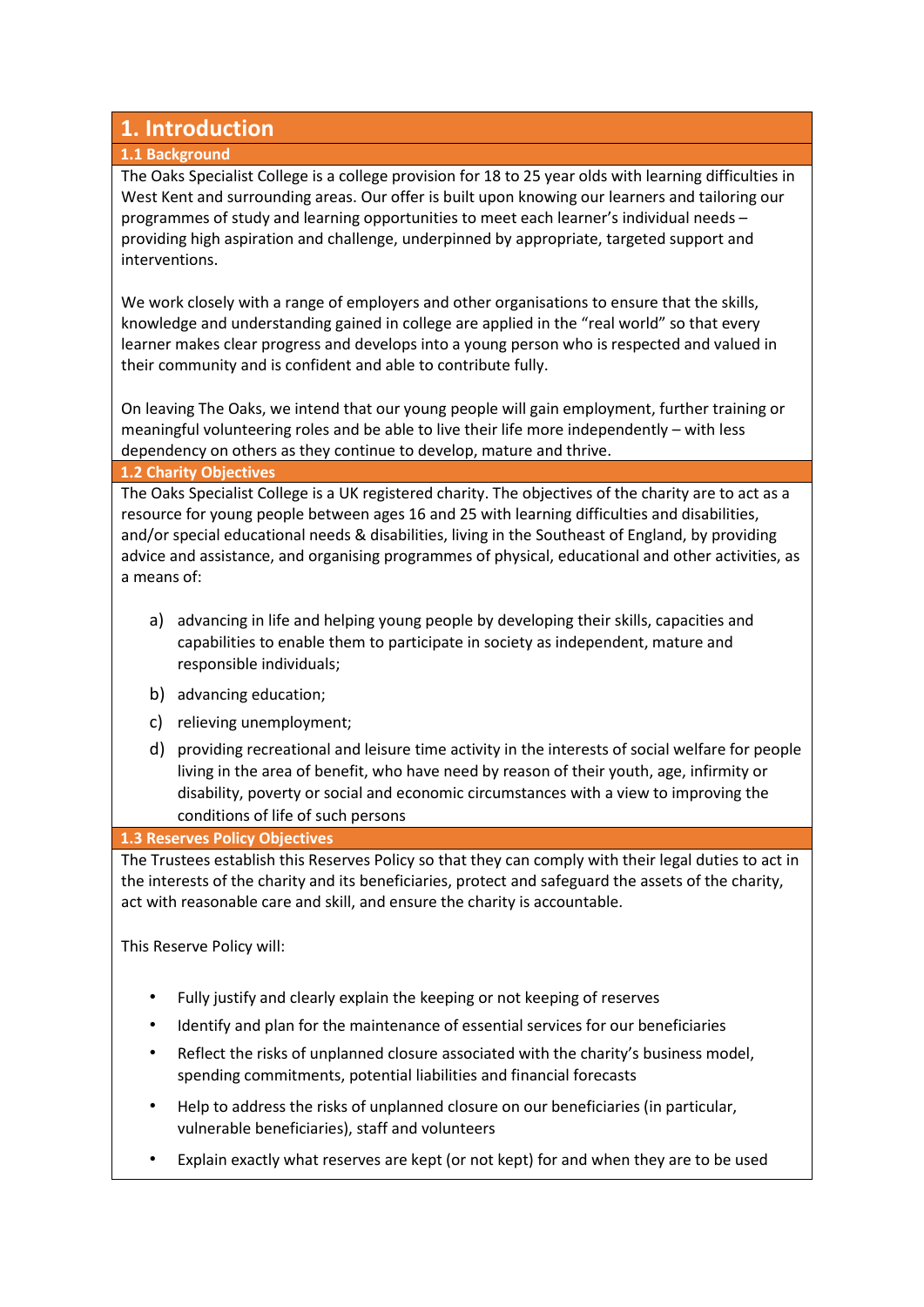• Be monitored and reviewed regularly for effectiveness in the light of the changing funding and financial climate and other risks

#### **1.4 Definition of Reserves**

Reserves are that part of the charity's unrestricted funds that are freely available to spend on any of the charity's purposes. The starting point for calculating the amount of reserves held is the amount of unrestricted funds held by the charity.

In order to not adversely affect the charity's ability to deliver its aims the following items are excluded from reserves:

- tangible fixed assets used to carry out the charity's activities, such as land and buildings
- programme-related investments held solely to further the charity's purposes
- designated funds set aside to meet essential future spending, such as funding a project that could not be met from future income
- commitments that have not been provided for as a liability in the accounts

## **2. Income and Expenditure**

#### **2.1 Sources of Income**

The UK has a high needs funding system that supports provision for children and young people with special educational needs and disabilities (SEND) from their early years to age 25. This enables both local authorities and institutions to meet their statutory duties under the Children and Families Act 2014.

Under this framework, The Oaks is classified as a Special Post-16 Institution (SPI). As such, the income of the charity is almost exclusively derived from the UK Education and Skills Funding Agency (ESFA) and the commissioning and payment for places at the college by local authorities. The amount of such income is based by the ESFA on the number of The Oaks students with Education Health and Care Plans (EHCP), and by local authorities on the assessed and agreed level of learner's individual needs.

We receive core funding from the ESFA based on an amount per student calculated using the post16 national funding formula (element 1), and an amount per high needs place (element 2).

We also receive significant top-up funding for learners with high needs (element 3), which is paid directly by the local authority commissioning the place (for example Kent County Council; East Sussex County Council).

The number of students used as the basis for calculating funding is as of the last Individual Learner Record (ILR) return to the ESFA.

In addition to the above, we may also receive income from grants and donations. However, SEND provision to age 25 should be fully state funded and this income is currently negligible. Nevertheless, most schools and many SEND provisions do fundraise or receive donations, grants, gifts or legacies. Such income is often Restricted in that it is given for a specific project, purpose or development; so these funds are automatically excluded from the free unrestricted cash reserves in our accounts.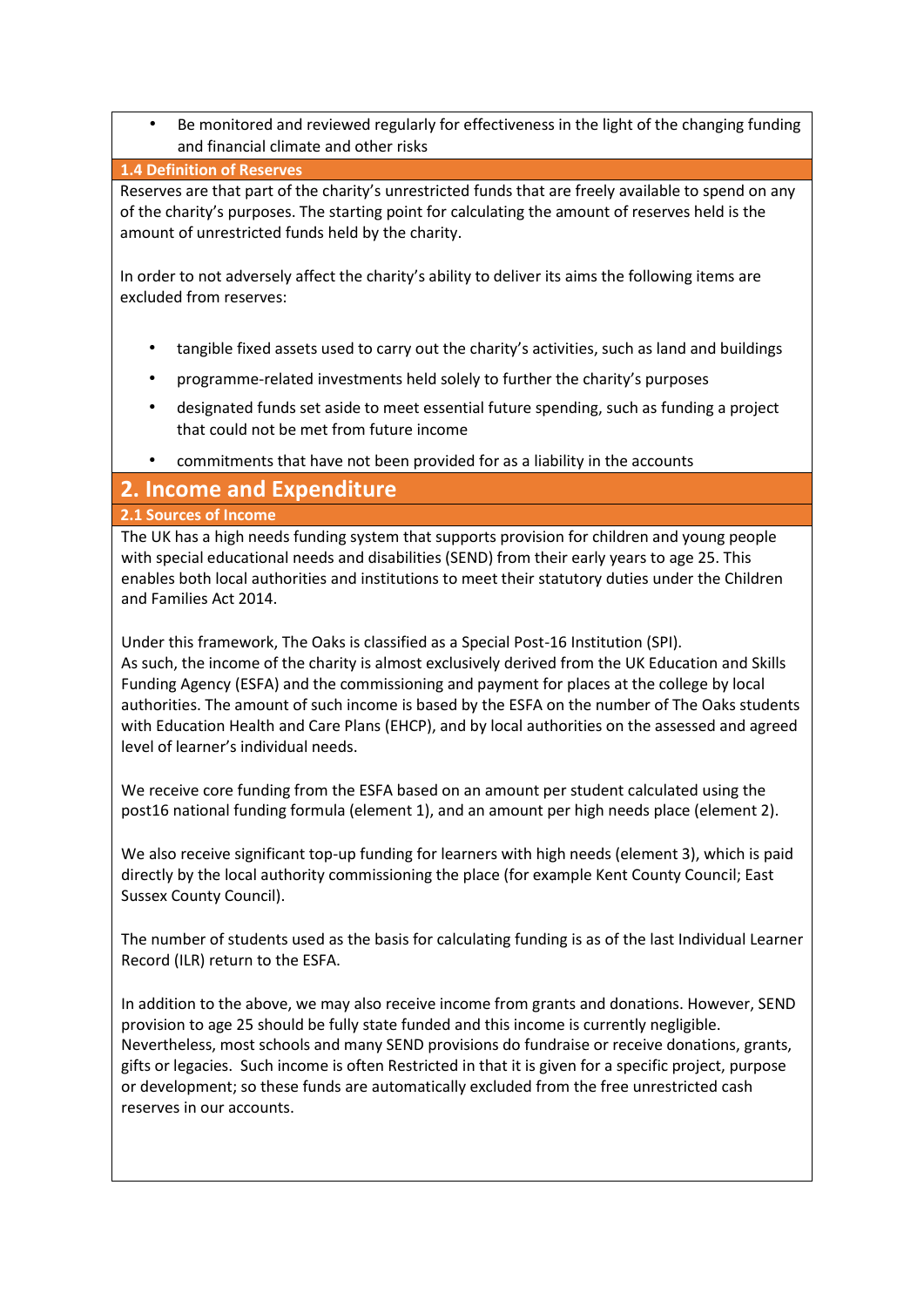#### **2.2 Spending Commitments**

The Oaks has both operational and capital expenditure budgets in total ~£2.10M for the fiscal year to 31<sup>st</sup> July 2021. Our operational expenditure makes up ~98% of the total. Minor capital expenditure currently only makes up of ~2% of the total spend.

#### Operational Expenditure

The majority of our spending commitments are to ensure we have enough people with the right skills to meet our objectives for young people, and an appropriate safe space in which to operate. Together our staff and premises costs make up ~% of our operational expenditure.

To meet its objectives The Oaks requires lecturers and learning support practitioners with specialist skills specific to special educational needs and disabilities. It also requires them at a high ratio of staff to learner. Our primary spending commitment is to our staff, consisting of the leadership, lecturers & tutors, learning support practitioners, support workers, job coaches, therapy support workers, and apprentices. Together this represents an average of about 65% of our monthly outgoings.

The premises of The Oaks must be safe, secure, and with appropriate capabilities to satisfy the objectives of our learners' EHCPs. Rent, maintenance, and utilities costs of our premises represent an average of about 25% of our monthly outgoings.

The remaining ~10% of our monthly expenditure provides travel and travel training for learners, therapies, educational support materials (e.g., subscriptions, educational software licenses, learning resources, exams and accreditations), catering, technology support, and other office related costs and supplies (e.g. accountancy, professional services, printing, etc.).

#### Capital Expenditure

Our annual capital budget of provides for learning spaces to be appropriately equipped with screens and adaptive technologies; Desktop PCs and printers, and office furniture. Trustees need to plan ahead for any future capital investment required for future developments, acquisition of property, vehicles, major equipment and any specialist adaptions of the same.

### **3. Risks**

#### **3.1 Risks to Income**

academic year that may be different from the current funding year. There is a risk that growth in student numbers between one college year and the next result in income shortfalls.

There may have been marginal reductions in students on roll from year to year, as lag funding mechanisms mean funding this year is based on numbers and performance last year. If The Oaks continues to have ambitions to grow and develop further services and/or satellite sites or units hosted on other sites; it may be essential to designate development reserves for 12-24 months of delivery, whilst statutory funding catches up with delivery. To date the College has successfully negotiated in-year catch up funding from the ESFA as a new start up to alleviate this difficulty, but funders may have far less flexibility in future

Funding is not released at regular intervals, nor in consistent amounts. There is therefore a risk that irregular income receipt creates unmanageable troughs in cash flow.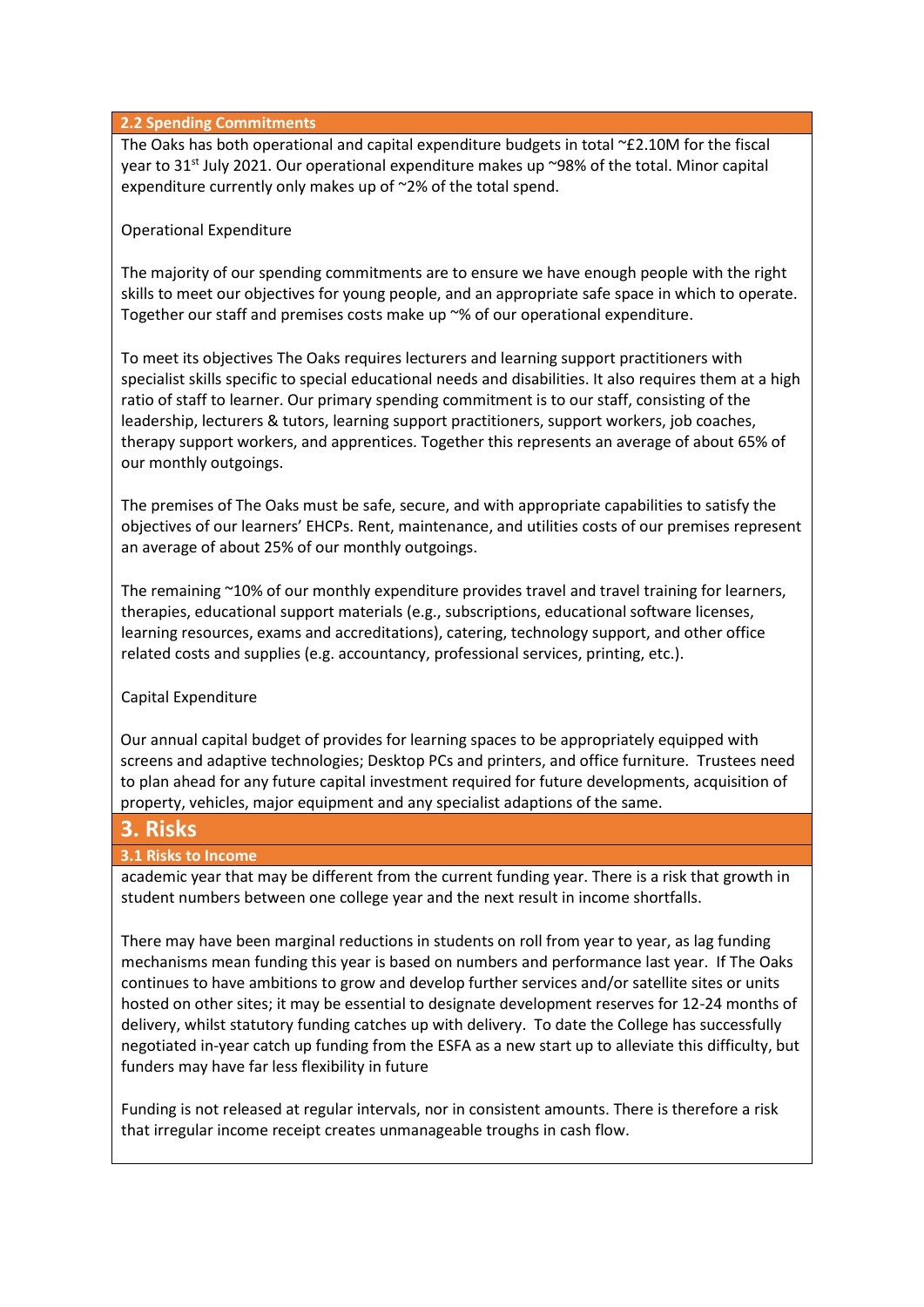Our statutory funders will not always agree with, or approve some assessed high needs funding, so there is a risk of further protracted delay while agreement is reached and/or a risk that anticipated income for some elements will be reduced after the required support has been delivered.

The high needs funding system, national funding formula, and the Education and Skills Funding Agency are instruments of the UK government. There is a risk that changes in government policy and/or funding priorities negatively impact the funding formula resulting in income shortfalls.

SPI element 3 funding is paid directly by the local authority commissioning the place (for example Kent County Council). There is a risk that changes in local authority policy and/or funding priorities negatively impact the element 3 funding, resulting in income shortfalls.

The whole UK SEND provision is under-resourced, with large sums committed by local authorities to defending Educational Tribunals and to (often long-term) placements out of county in the independent sector where no suitable provision is agreed within the locality. The number of EHCPs is currently rising nationally and this demand is increasing, so there will is likely to be increasing pressure to reduce benchmark rates in a bid to produce 'efficiencies' [savings], possibly at short notice.

#### **3.2 Risks to Beneficiaries**

The beneficiaries of The Oaks are first and foremost young people with special educational needs and disabilities, and indirectly their families, employers and the community. Unplanned closure or cessation of our provision presents a risk to the education, welfare, and employment prospects of our vulnerable learners and their life chances.

Our staff are largely full-time paid employees who dedicate their work lives to improving the opportunities for young people with special educational needs and disabilities. Unplanned closure would result in the loss of a job and income and present a risk to their livelihood.

Even the perceived risks of closures, staff reductions, redundancy or funding issues would add huge pressure to staff who are already engaged in very worthwhile but challenging work. This could lead to staff churn, poor morale and eventually might affect learners and their families.

#### **4. Reserves**

**4.1 Short Term Minimum Objective**

Given the stated risks to income and to our beneficiaries, the Trustees intend to reserve an absolute minimum level of unrestricted funds sufficient to sustain the charity without any income for a 3month period. This is to ensure there are enough financial resources to carry on activities in the event of short-term cash flow troughs, and/or income constraints.

This short-term reserve objective amounts to £280,500 based on the following calculation:

 $(3x \text{ f119},500 \text{ for staff costs}) + (3 \text{ x f50},000 \text{ in premises costs}) + (3x \text{ f10},00 \text{ in other opens costs}) =$ **£538,500**.

#### **4.2 Longer Term Objective**

The Trustees want to ensure the charity is able to complete a full academic year for all learners, without loss of staff, student opportunities and quality of work, and to allow for sufficient time to find a new funding model if required, so that all students who wish to stay at the College can do so. Given the volatility of future funding, risks of delay due to natural timing lags in that funding, and the very low chance of additional income streams [grants or social enterprise or legacies etc]